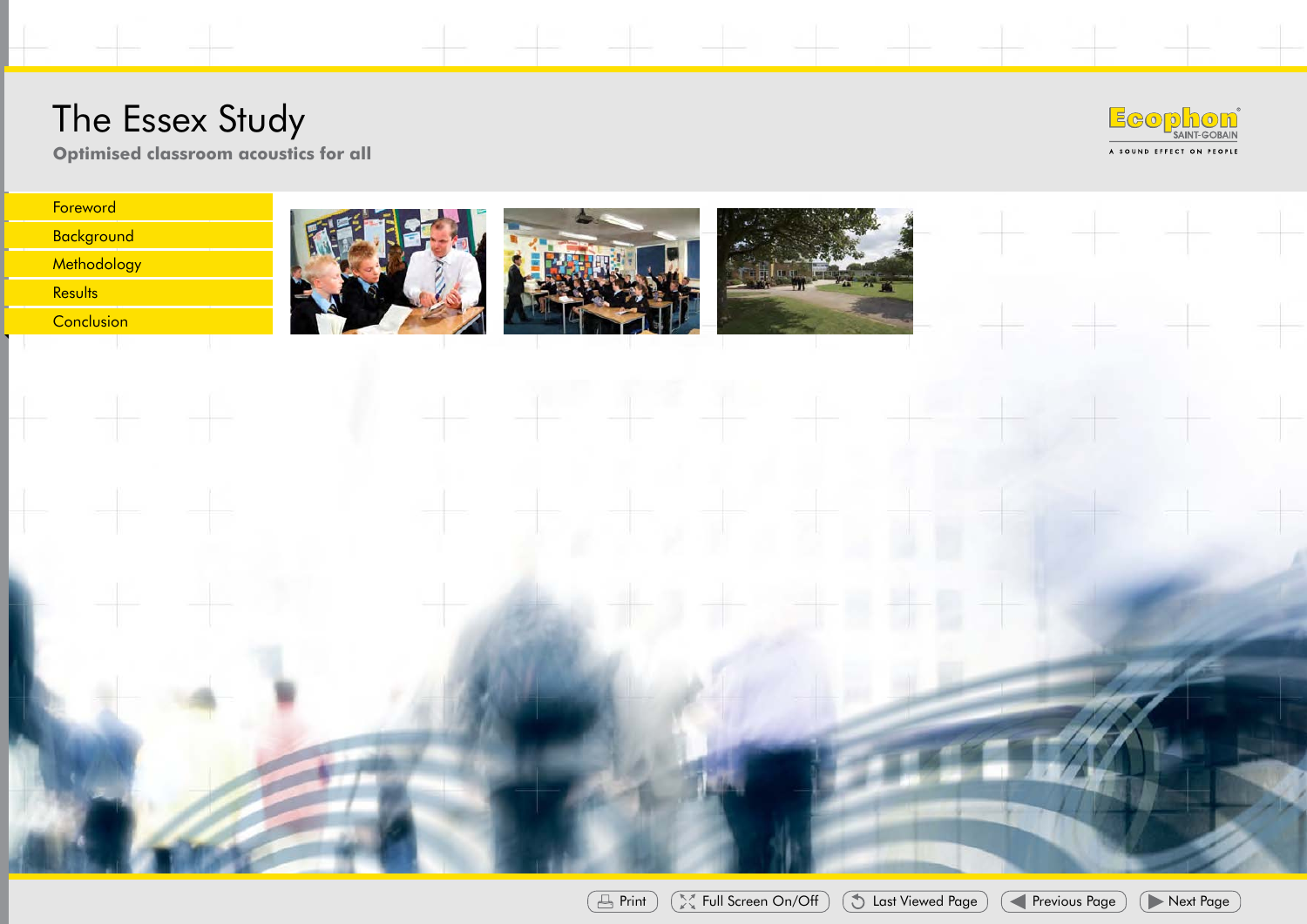**Optimised classroom acoustics for all**

### Foreword

This report is a very welcome and important addition to the literature on the need for good acoustic design of schools, providing conclusive evidence of the beneficial effects of improving the acoustic environment in classrooms.

Problems caused by noise and poor acoustic design in educational settings have been recognised for over 100 years. If noise levels are too high or rooms are too reverberant pupils find it difficult to hear and understand their teachers, while teachers find it difficult to speak and often suffer from voice disorders as a result of continually raising their voice. Despite the introduction of various guidelines over the years aimed at ensuring good speaking and listening conditions in schools, many schools continue to be built which are acoustically 'unfit for purpose' with high noise levels and reverberant conditions creating difficulties for both pupils and teachers.

There have been many studies in the past 50 years which have shown that noise at school – both external noise from sources such as road traffic or aircraft, and internal noise such as classroom babble - has a detrimental effect upon pupils' learning and academic performance, as well as causing problems with hearing, speaking and understanding in the classroom. It is also known that pupils with additional needs, such as hearing impaired children, are particularly vulnerable to the effects of noise. There have, however, been far fewer studies examining the consequences of different degrees of reverberation in the classroom. The study presented here is the most extensive, systematic study to examine the impact of reducing reverberation in a working school environment. By installing varying acoustic treatments in three similar classrooms it has been possible to investigate the true effects of different acoustics in occupied schoolrooms. The three classrooms, plus an untreated room, were compared both objectively through acoustic measurements and subjectively through surveying the opinions of pupils, teachers and other adults. The results demonstrate conclusively the benefits to all of improving the acoustic environment. Last Viewed Page Next Page Previous Previous Previous Page Previous Page Next Page Next Page Next Page Next Page Next Page Next Page Next Page Next Page Next Page Next Page Next Page Next Page Next Page Next Page Next Pag



**Classroom noise levels** If noise levels are too high or rooms are too reverberant pupils find it difficult to hear and understand their teachers.

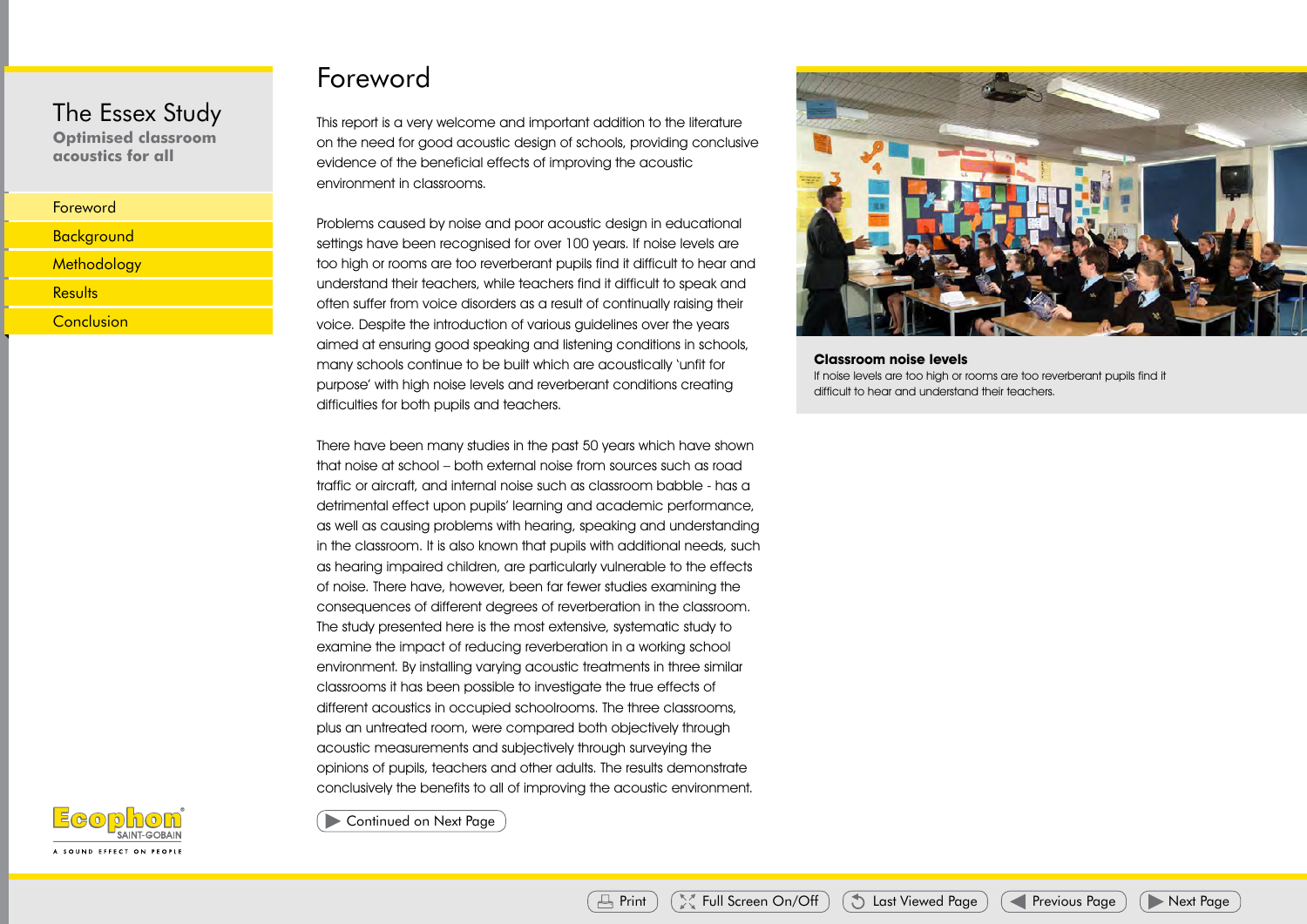**Optimised classroom acoustics for all**

# Foreword (continued)

Essex County Council is to be congratulated for having the vision to recognise the importance of such a study, and to have enabled it to be carried out as part of the refurbishment of Sweyne Park School. The other sponsors of the study – the National Deaf Children's Society, the Federation of Property Societies and Ecophon – must also be acknowledged for their contribution to such a valuable and much needed project. The tireless work of David Canning who designed the study and who rigorously organised the measurement programme, questionnaire surveys and analysis is to be applauded, together with the efforts of Adrian James in working with David to produce this excellent report. And not least, of course, the contribution of the staff and students of Sweyne Park School, without whom this important project would not have been possible, must be recognised.

Currently the provision of new school buildings in the UK has diminished in favour of refurbishments of existing buildings. In addition many other types of building are being converted to provide accommodation for 'free schools'. The publication of this study is thus particularly timely and pertinent. This report will be of interest to many people involved in designing, working and learning in schools including acoustics consultants and researchers, architects, teachers, and pupils. It demonstrates the improvements that can be achieved by using acoustically suitable materials which provide efficient and sustainable solutions to problems of poor acoustics in classrooms. It is to be hoped that the results of this study will be used to influence the acoustic design of new and refurbished classrooms so that every school in the future will have an acoustic environment which enhances, rather than hinders, teaching and learning. Exception and the methodology results Conclusion Principal Conclusion Principal Conclusion Principal Conclusion<br>
Results Conclusion Principal Conclusion Principal Conclusion Principal Conclusion Principal Conclusion Princi

#### **Bridget Shield**

Professor of Acoustics, London South Bank University



**Classroom noise levels** If noise levels are too high or rooms are too reverberant pupils find it difficult to hear and understand their teachers.

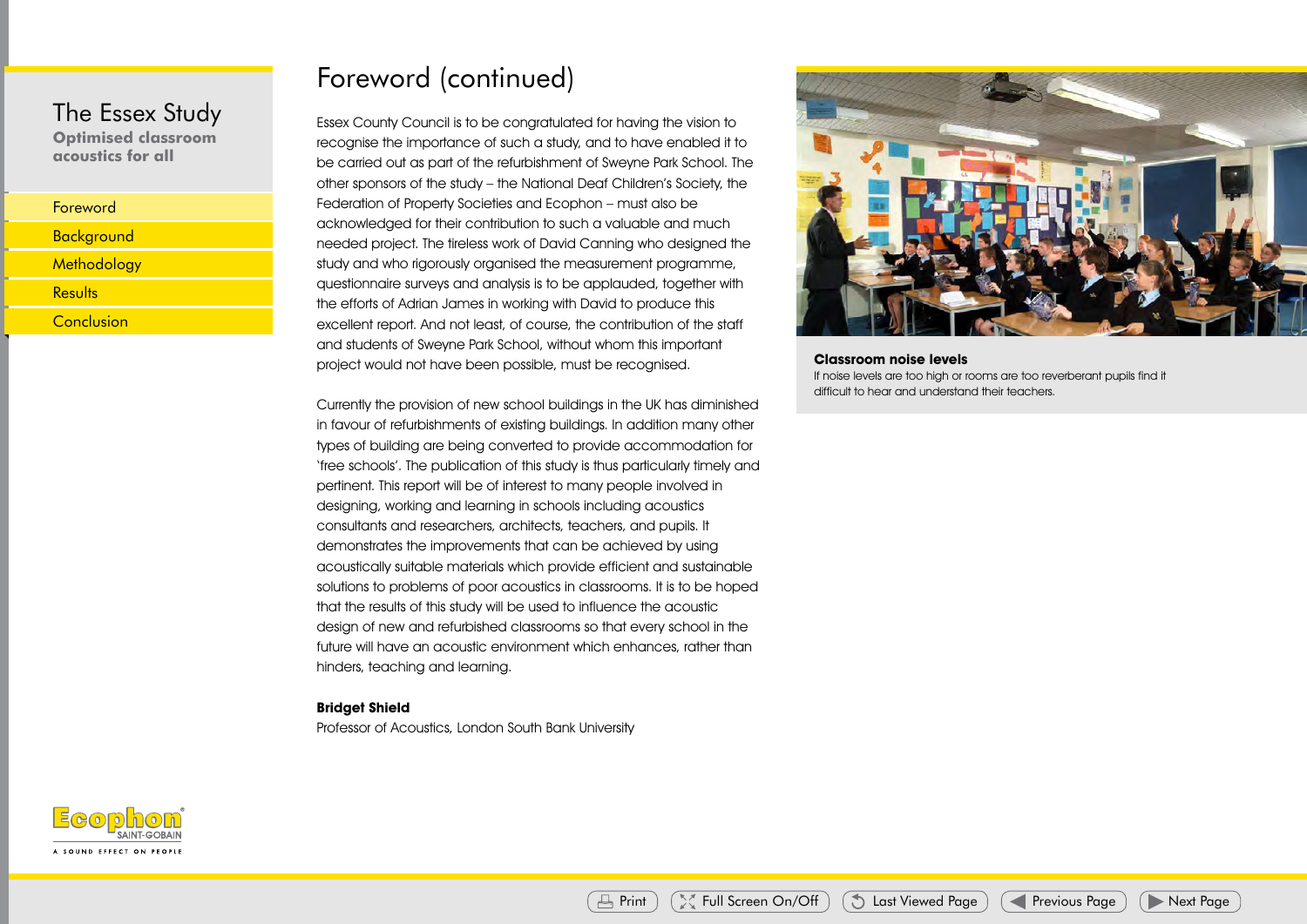**Optimised classroom acoustics for all**

# Background

Teaching is all about communication between teachers and pupils. The vast majority of this communication is through speech, whether in a traditional "talk and chalk" classroom or in less formal group teaching. Previous studies have shown that pupils' academic performance suffers when they are taught in classrooms where communication is compromised by high noise levels and poor room acoustics. It has also been established that pupils using hearing aids and cochlear implants are more sensitive than most other pupils to poor room acoustics.

Building Bulletin 93 "Acoustic Design of Schools" sets minimum acoustic design standards for primary and secondary school mainstream classrooms. It also sets more stringent standards for classrooms designed specifically for use by pupils with hearing impairment. These are all however minimum acceptable standards rather than criteria for excellence. Essex County Council (ECC), the Federation of Property Services (FPS) and the National Deaf Children's Society have therefore jointly funded a research project investigating the effect of classroom acoustics, and in particular of reducing reverberation times from the BB93 "Mainstream" standard to those for hearing-impaired pupils. Last Viewed Page Previous Previous Page Next Page Next Page Next Page Next Page Next Page Next Page Next Page Next Page Next Page Next Page Next Page Next Page Next Page Next Page Next Page Next Page Next Page Next Page Ne



**Classroom noise levels** If noise levels are too high or rooms are too reverberant pupils find it difficult to hear and understand their teachers.

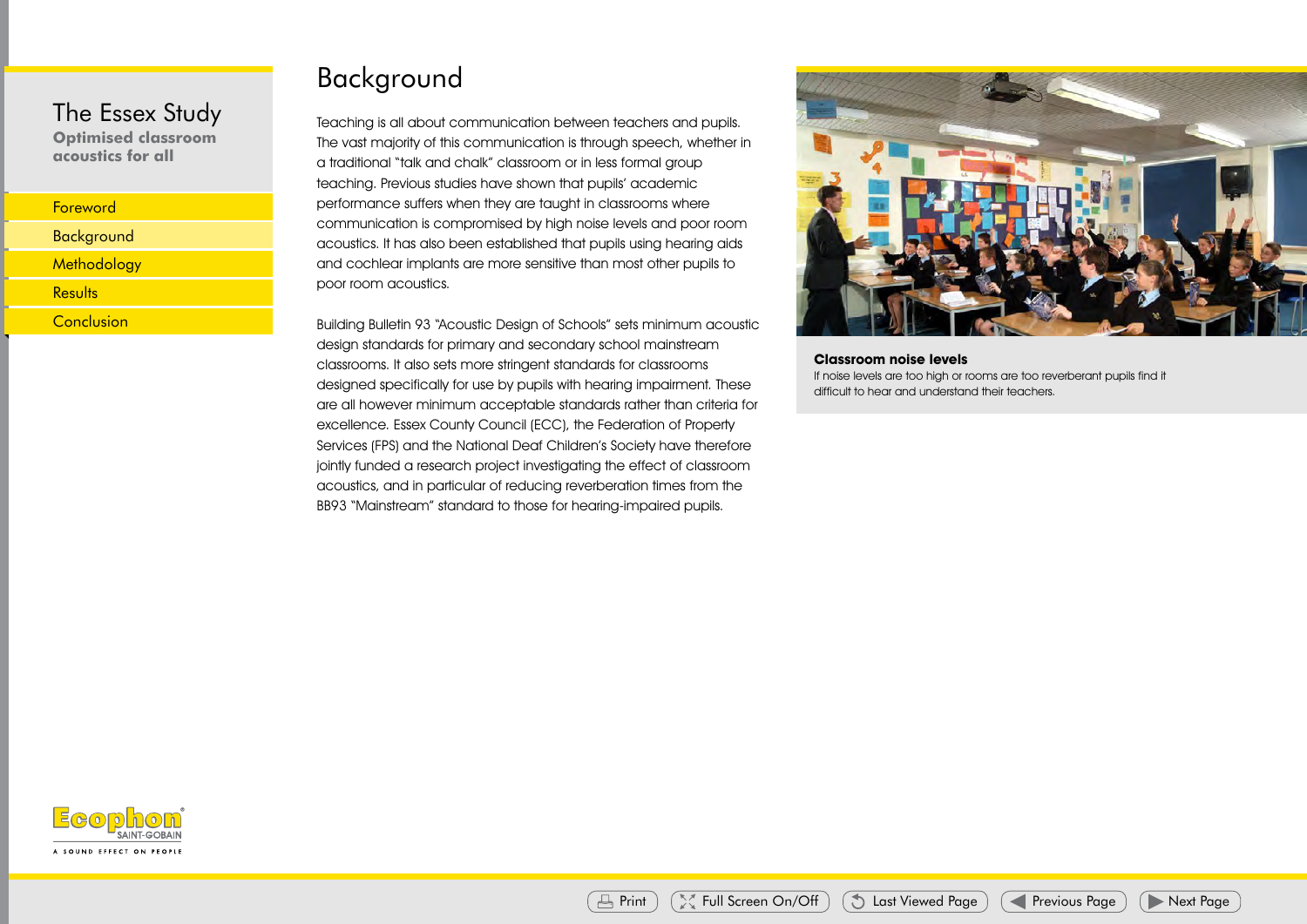**Optimised classroom acoustics for all**

| <b>Foreword</b> |
|-----------------|
|                 |
|                 |

# Methodology

This was a six-month experimental study using four similar classrooms in the Maths department of Sweyne Park School. Sweyne Park is a comprehensive school with a large resource base for students with hearing impairment, who are also taught in mainstream classes. Three of the classrooms were modified and re-modified to achieve the three acoustic standards reported in BB93. The fourth classroom was used as a control and so was left untreated throughout.

As far as possible, only the room acoustics were changed, the changes being made at weekends without the knowledge of pupils and teachers. Each treatment was installed for at least four weeks. The four reverberation time conditions were as follows:

- → "Untreated" typically the Tmf before treatment was between 1.0 and 1.2 seconds.
- ➔ "BB93" the minimum standard in BB93 for secondary mainstream classrooms. Tmf < 0.8 seconds.
- → "BB93 HI" the BB93 requirement for classrooms specifically for use by pupils with hearing impairment. Tmf < 0.4 seconds.
- → "BATOD" this is the standard recommended by the British Association of Teachers of the Deaf.  $1125-4000$  Hz  $< 0.4$  seconds, but over a much wider larger frequency range than the BB93 Enhanced standard. (T125-4 kHz < 0.4 seconds)



#### **Classroom after treatment**

The acoustic characteristics of ceiling tiles and wall panels were varied while as far as possible making no visible changes.



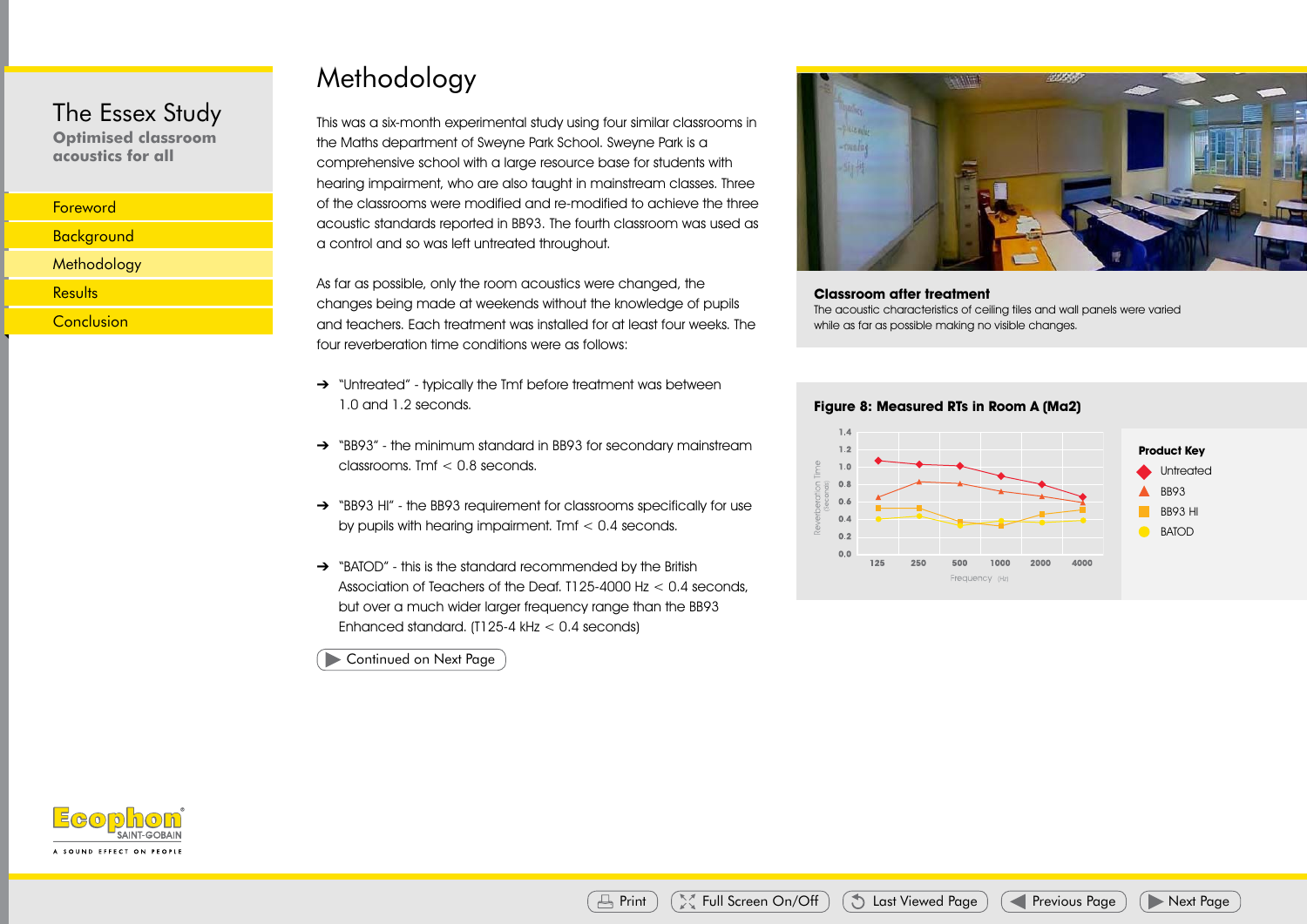**Optimised classroom acoustics for all**

| Foreword          |  |
|-------------------|--|
| <b>Background</b> |  |
| Methodology       |  |
| Results           |  |
| Conclusion        |  |
|                   |  |

# Methodology (continued)

Tmf is the "Mid-frequency" reverberation time used in BB93 and is the average of the reverberation times in the 500, 1000 and 2000 Hz octave bands. The BATOD standard, T125-4000 Hz  $<$  0.4 seconds, is not an average but a limit in any octave band, so that the reverberation time (RT) may not exceed 0.4 seconds in any octave band from 125 to 4000 Hz. This is normally more difficult to achieve than Tmf because of the difficulty of providing so much low-frequency absorption; most materials are more absorbent at medium and high frequencies.

Of course it was not possible to match these criteria precisely and there were variations between classrooms, but reasonable approximations were achieved.

The study covered ten teacher / class combinations over a six-month period. Groups ranged from Grades 7 to 10 (11 to 14 years) with top, middle and bottom ability sets. Because these were mainstream classrooms, the study was able to investigate the effect of acoustics on both hearing-impaired and normal-hearing pupils.



#### **Classroom after treatment**

The acoustic characteristics of ceiling tiles and wall panels were varied while as far as possible making no visible changes.



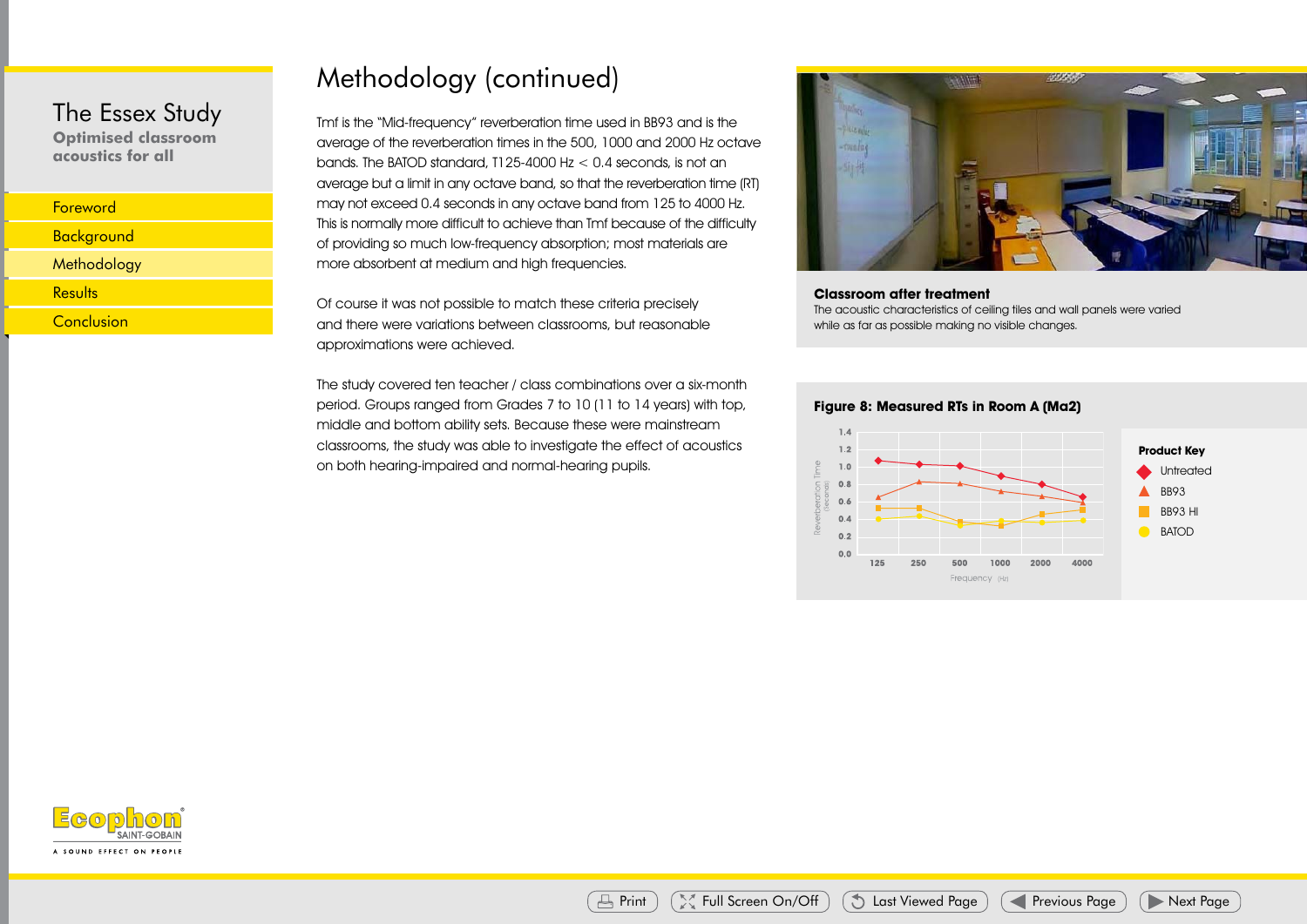## Results

#### **Interviews**

An external consultant interviewed class teachers and Communication Support Workers, who assist hearingimpaired pupils during lessons. Neither the interviewee nor the consultant knew the acoustic condition of the room under discussion. In summary, the consultant reported the following reactions to improved acoustic conditions beyond the minimum standards:

- $\rightarrow$  The overall impression from the interviews was of a significant improvement in working conditions for both staff and pupils. Staff commonly used the terms "Quieter" and "Calmer" to describe these conditions.
- → All teachers commented on the improved working environment and noted better classroom behaviour and comprehension. Less experienced staff reported a reduction in stress levels.
- → Teachers and CSWs commented that the improved acoustics allowed hearing-impaired children to participate in classes more equally with other children.

**Classroom sound levels vs Reverberation time**







The Essex Study **Optimised classroom acoustics for all**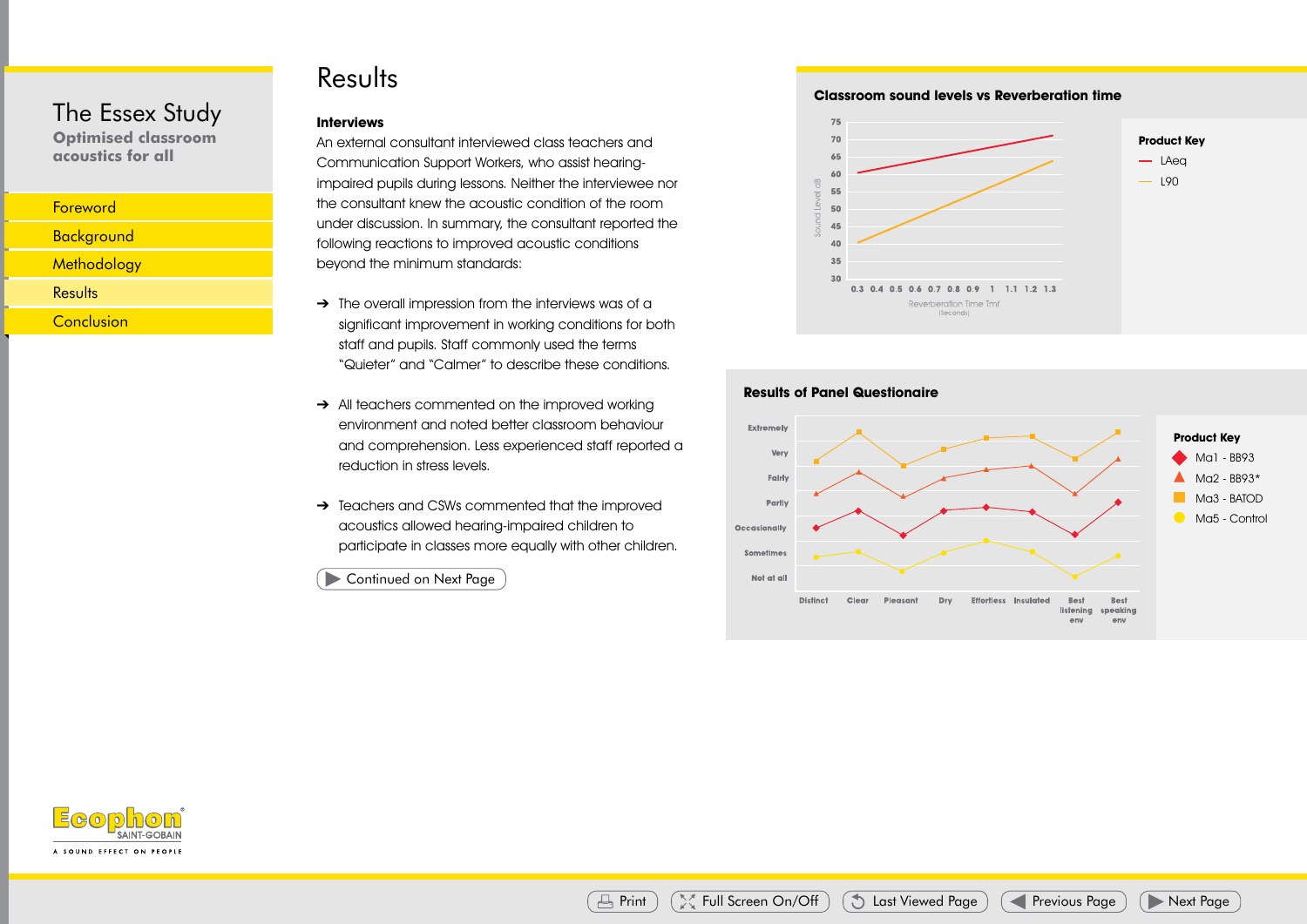**Optimised classroom acoustics for all**

| <b>Foreword</b>   |  |
|-------------------|--|
| <b>Background</b> |  |
| Methodology       |  |
| Results           |  |
| Conclusion        |  |
|                   |  |

# Results (continued)

#### **Sound levels and signal-to-noise ratios**

Overall sound levels (LAeq and LA90) during lessons were measured at the back of each classroom at each stage of treatment. Levels were measured over the duration of an entire lesson in each case. Some 120 hours of lessons were measured and this graph summarises the LAeq and the LA90 sound levels plotted as a function of reverberation time over all of these measurements. Theoretically, if the pupils and teachers were emitting the same sound power levels, we would expect the sound level to decrease by 3 dBA for a halving in RT. In fact, the LAeq, which we expect to be dominated by the teacher's voice, decreased by around 5 dB and the LA90, which represents the underlying noise generated by the pupils, decreased by 9 dB per halving of RT. From this we can conclude:

- → As RT is reduced, pupils generate less noise, which indicates better behaviour and more attentive listening.
- → This allows the teacher can speak less loudly, reducing vocal stress while still achieving a marked improvement in signal-to-noise ratio.

**Classroom sound levels vs Reverberation time**





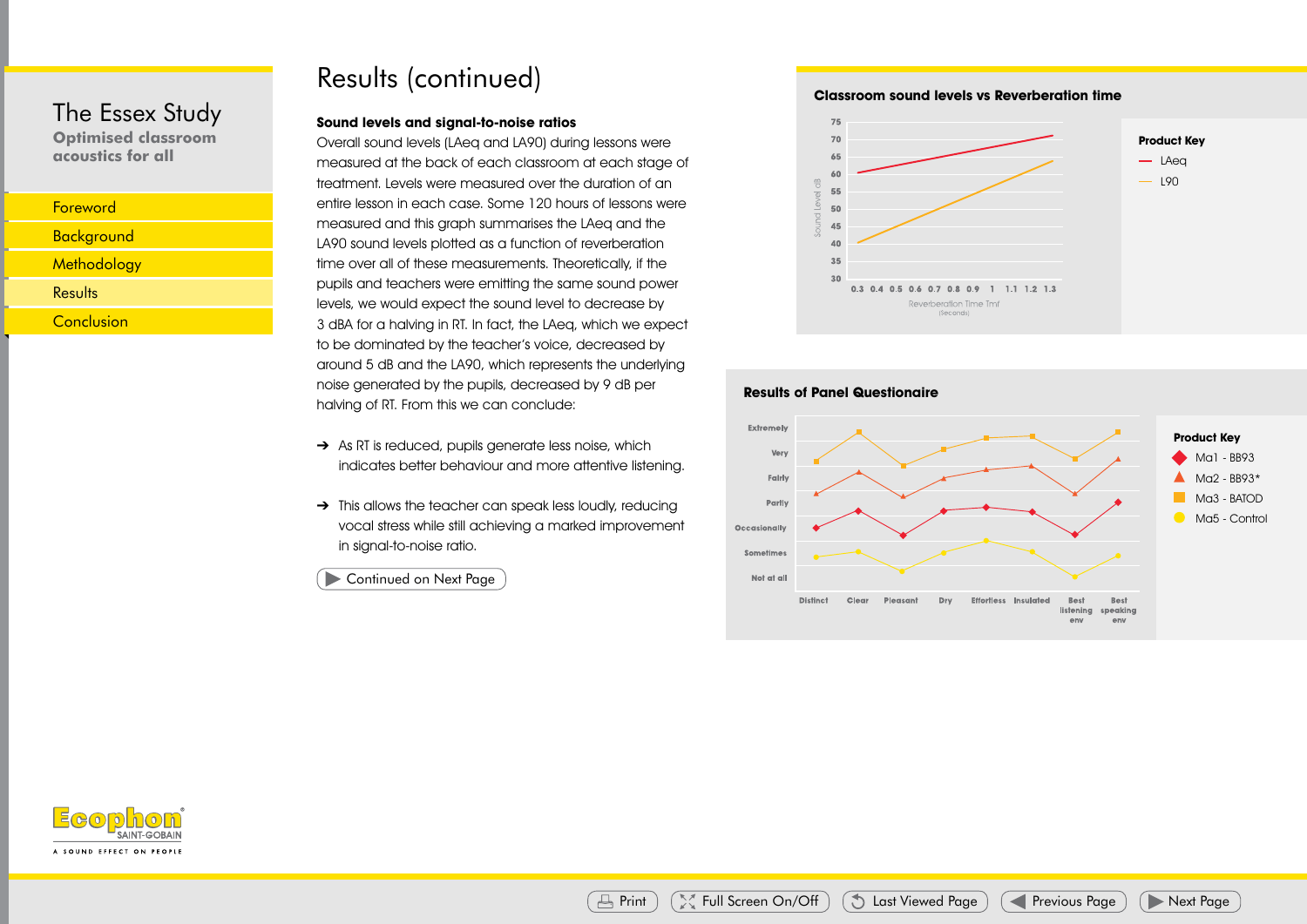**Optimised classroom acoustics for all**

| <b>Foreword</b>    |  |
|--------------------|--|
| <b>Background</b>  |  |
| <b>Methodology</b> |  |
| Results            |  |
| Conclusion         |  |

# Results (continued)

#### **Semantic Differential Questionnaire**

An invited panel of 25 teachers, acousticians and other professionals experienced short presentations and completed a semantic differential questionnaire in each of the classrooms. The results are shown in two ways. On the line graph, the "good" semantic terms are plotted horizontally and the average of the subjects' qualitative descriptors is plotted vertically for each acoustic condition. This shows a remarkably clear ranking of the classrooms. The room with the shortest RTs (conforming to the BATOD standard) was rated as the best for both listening and speaking. In each case, as the reverberation time decreased so the rating of the room increased. Last Viewed Page Previous Page Next Page Next Page Next Page Previous Page Next Page Next Page Next Page Next Page Next Page Next Page Next Page Next Page Next Page Next Page Next Page Next Page Next Page Next Page Next Pa

The same data is shown in a different form in the area plot below. Each classroom is represented by a colour; the area of that classroom's colour represents the subjects' response against the "Bad" semantic descriptors, so that the largest area corresponds to the worst perceived quality. Again it can be seen that the perceived quality is very strongly related to the reverberation time.

#### **Semantic Differential Data**



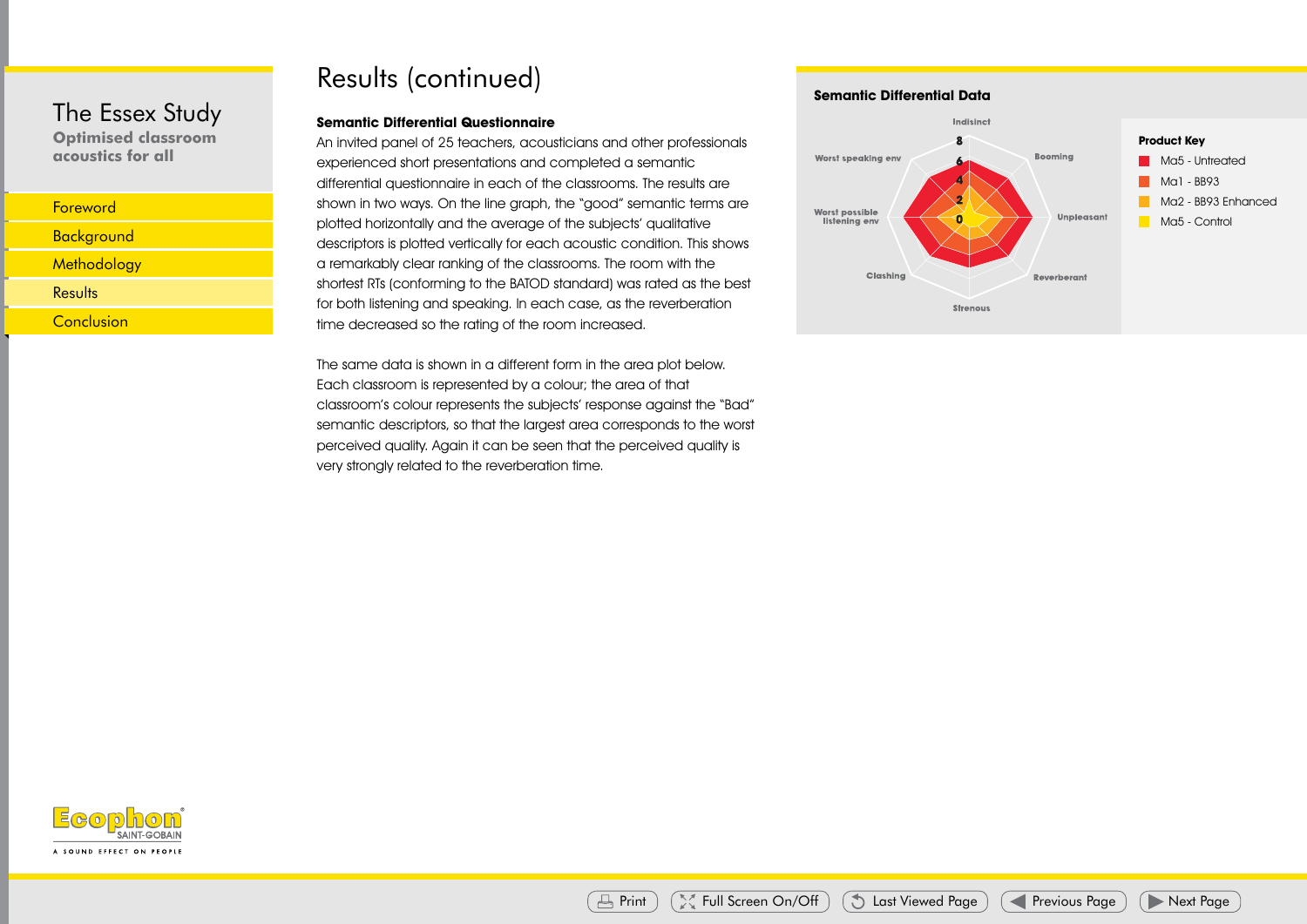**Optimised classroom acoustics for all**

| Foreword          |  |
|-------------------|--|
| <b>Background</b> |  |
| Methodology       |  |
| Results           |  |
| Conclusion        |  |
|                   |  |

# Conclusion

The questionnaire responses demonstrate a clear preference for classrooms with shorter reverberation times, with the most stringent (BATOD) standard achieving the best results.

Objective measurements of noise levels during classes show a much larger than expected reduction in LA90 as the RT decreases. This leads to the conclusion that pupil behaviour and attentiveness all improve as RT decreases. This leads to a much better signal-to-noise ratio while requiring less vocal effort from teachers. This is consistent with the results of the interviews in which teachers and Communication Support Workers all reported substantial improvements in behaviour and comprehension of pupils in classrooms with a shorter RT. Last Viewed Page Previous Page Previous Page Previous Page Next Page Next Page Next Page Previous Page Next Page Next Page Next Page Next Page Previous Page Next Page Print Full Screen Online Page Next Page Previous Page N

Project Funded by **Essex County Council**, the **Federation of Property Services** and **National Deaf Children's Society**. Research by **David Canning** of Hear2Learn.Final report and summary by **Adrian James Acoustics**.